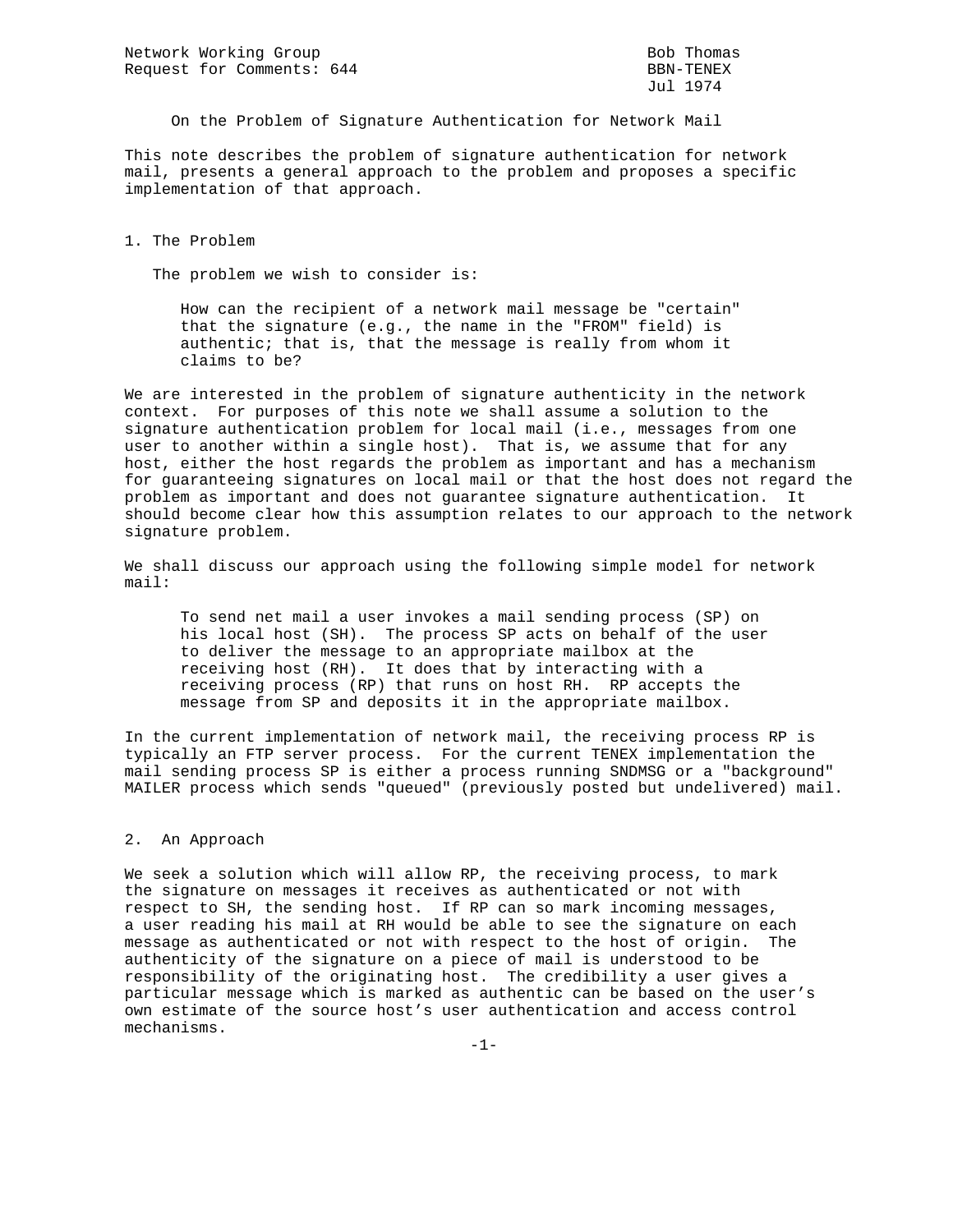The success of this approach depends upon two things:

- a. Users develop estimates of the security of various host user authentication and access control mechanisms. We have seen that users who are concerned about data privacy and security are already doing this within the ARPANET.
- b. The existence of a mechanism which RP, the receiving process, can use to distinguish mail authenticated with respect to the sending host from mail that has not been authenticated by the sending host. That is, a mechanism is required which will allow a properly authorized (by the sending host) mail sending process to identify itself as such to the mail receiving process. The receiving process can then mark mail from such an authenticated process as authentic. Nonauthorized processes (e.g., a user process attempting to pose as an authorized mail sending process) may try to send mail to mailboxes at RH; in such a case the receiving process has the option of refusing to accept the message or accepting them marking them as unauthenticated.

## 3. Proposed Implementation of Approach

The use of passwords is one possible way to accomplish sending process authentication. Only an authorized sending process would know the password and thus be able to properly identify itself to a mail receiving process. We reject the password mechanism as operationally impractical for the following reasons:

- a. Use of a password requires that the password be stored in the sending program or be accessible to it in some way thereby increasing the likelihood that the privacy of such a password will be compromised.
- b. If a password is compromised, it must be changed at both sending and receiving hosts; a synchronization problem.
- c. Truly secure mail would probably require passwords for each pair of hosts; this requires N\*N passwords for an N host network.

As an alternative to the use of passwords as a means for process authentication, we propose that authentication be based on the communication path itself between the sending and receiving process. In the ARPANET, a communication path is uniquely identified by its two ends: the send host-socket pair and the receive host-socket pair. A process can accurately determine the host-socket pair at the remote end of a communication path. We propose that the receiving process consider the sending process to be a properly authorized (by the sending host) sender of mail only if the sending end of the communication path is (one of) the socket(s) reserved for transmission of authenticated mail. The mail sending socket(s) would be reserved by prior host agreement.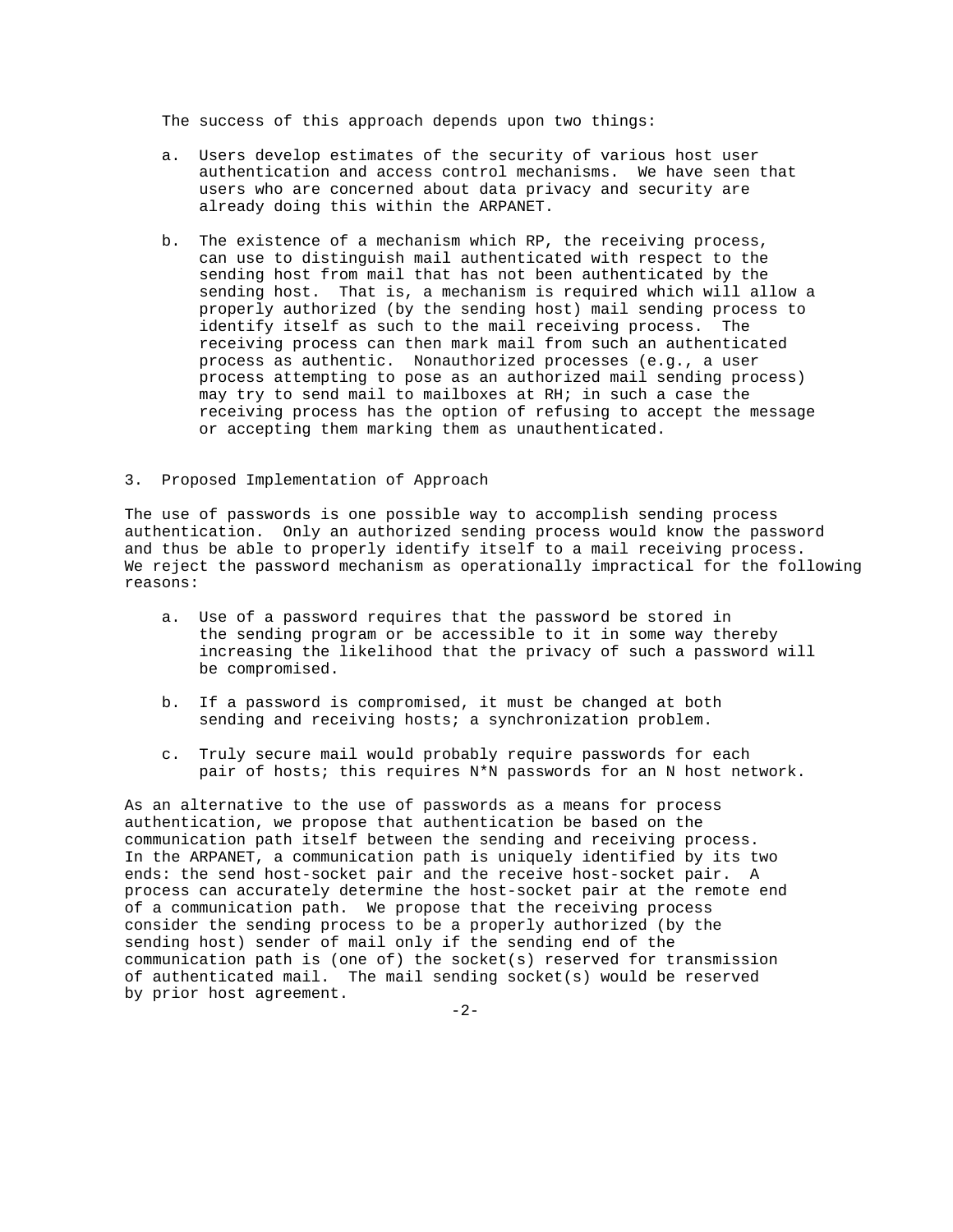The responsibility of the sending host is to allow only authorized mail sending processes to access the mail sending socket(s). The responsibility of the user concerned about the authenticity of his mail is to understand that mail marked as authentic means that the sending host has determined the identity of the sender and that the signature on such mail is only as good or bad as the user authentication and access control procedures of the sending host.

## 4. Additional Remarks

- a. The use of sockets for process authentication is not a new concept within the ARPANET. By host agreement, the TELNET logger process responds to connections to socket #1, the FTP logger process to socket #3, etc. In fact, the privacy of net mail depends upon how well the host controls access to the FTP logger socket; that is, the authenticity of the mail receiving process is based upon that fact that it is the process reached by ICP'ing to socket #3. This note proposes that the same mechanism be used to provide authentication of mail sending processes.
- b. Planned TENEX Experiment

 A set of sockets has been assigned for mail transmission. They are (all numbers are decimal)

 ICP "from" socket - 232 FTP user command sockets: receive, send = 234, 235 Default data transfer (user, send) socket = 237

 We intend to modify the TENEX mail sending, receiving and reading software as suggested above. Mail sent by TENEX to remote hosts which is authentic (with respect to TENEX) will be sent by initiating the ICP to the remote FTP server socket 232. Mail received from remote hosts will be marked as authentic only if the ICP to the TENEX FTP server was initiated from remote socket 232. The TENEX mail reading software will indicate for each message whether or not the signature on the message was source authenticated.

c. Contention for the Mail Sending Socket

 Depending upon the implementation of the sending host's NCP and its mail net sending software, it may be the case that several users concurrently sending network mail may be competing for the single ICP "from" socket. If socket contention turns out to be a serious problem in practice, a set of ICP "from" sockets could be reserved for authenticated network mail.

 d. The local mail signature authentication problem is nearly independent of the network mail signature authentication problem as we have discussed it. For example, the following observations can be made: